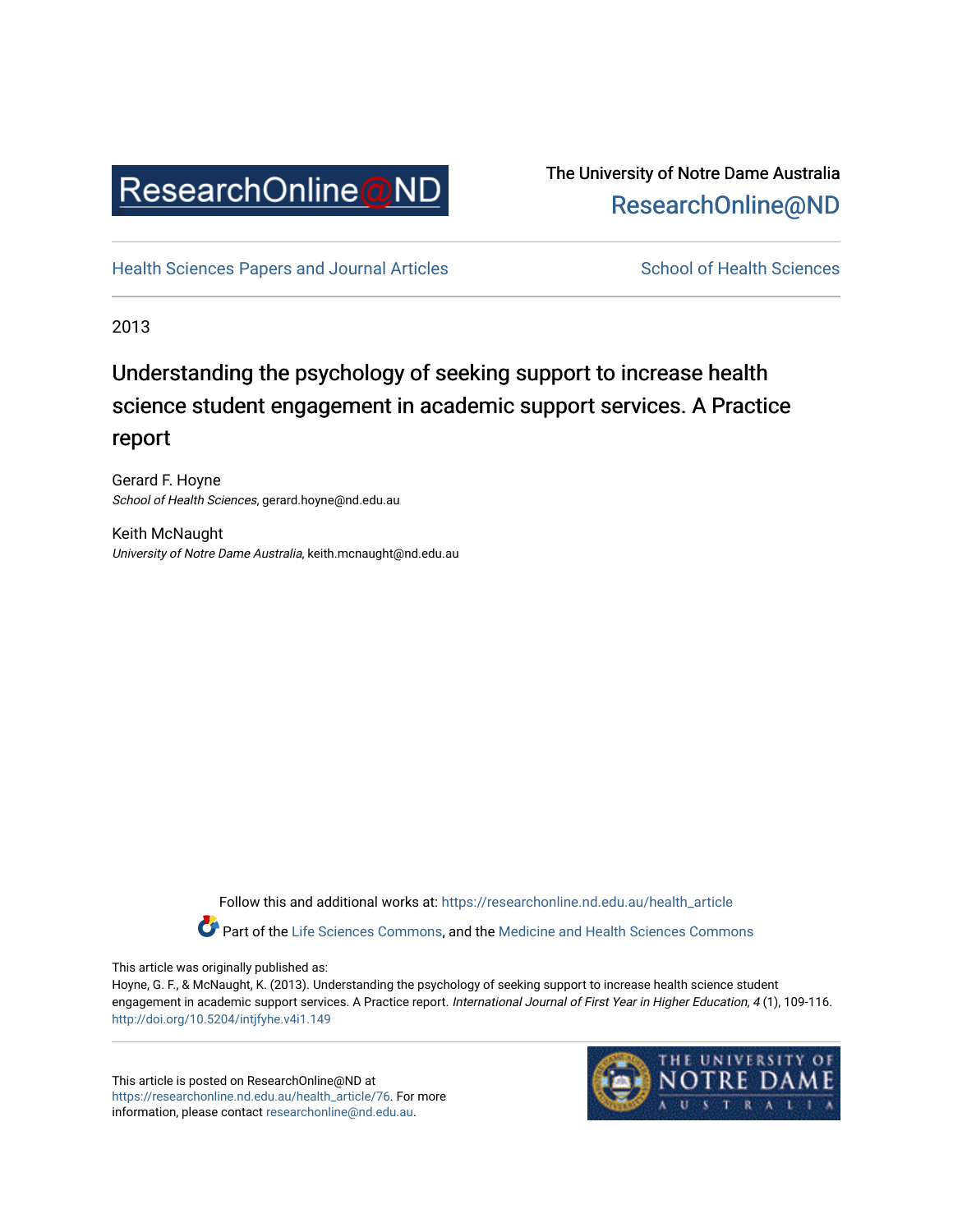

**The International Journal of the First Year in Higher Education ISSN: 1838-2959 Volume 4, Issue 1, pp. 109-116 April 2013**

# **Understanding the psychology of seeking support to increase Health Science student engagement in academic support services. A Practice Report**

#### **Gerard Hoyne** and **Keith McNaught**

University of Notre Dame, Fremantle, Australia

## **Abstract**

*Increasing student engagement within higher education academic support services is a constant challenge. Whilst engagement with support is positively associated with successful retention, and non-engagement connected to attrition, the most vulnerable students are often the least likely to engage. Our data has shown that Health Science students are reluctant to engage with academic support services despite being made aware of their academic deficiencies. The "psychology of seeking support" was used as a lens to identify some of the multifaceted issues around student engagement. The School of Health Sciences made attendance at support courses compulsory for those students who were below the benchmark score in a post entrance literacy test. Since the policy change was implemented, there has been a 50% reduction in the fail rate of "at risk" students in a core literacy unit. These findings are encouraging and will help reduce student attrition in the long term.*

#### *Please cite this practice report as:*

Hoyne, G., & McNaught, K. (2013). Understanding the psychology of seeking support to increase Health Science student engagement in academic support services. A Practice Report. *The International Journal of the First Year in Higher Education, 4*(1). 109-106. doi: 10.5204/intjfyhe.v4i1.149

This practice report has been accepted for publication in Int J FYHE. Please see the Editorial Policies under the 'About' section of the Journal website for further information.

© Copyright of practice reports is retained by authors. As an open access journal, articles are free to use, with proper attribution, in educational and other non-commercial settings. ISSN: 1838-2959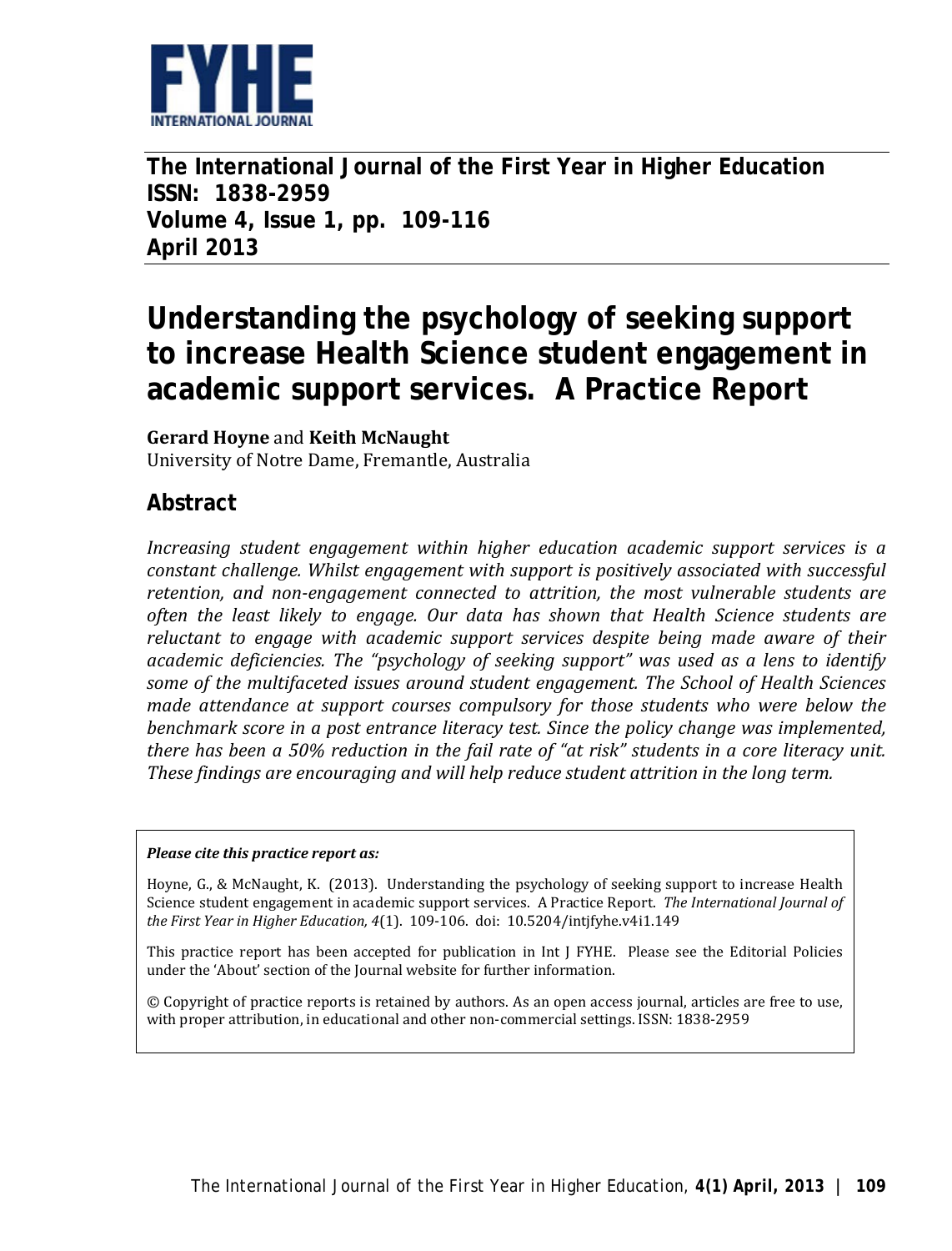## **Introduction**

Some individuals commence higher<br>education without the necessary education without the necessary prerequisite skills, support structures, role models and cultural capital [\(Bourdieu,](#page-7-0)  [1991\)](#page-7-0) which are essential for success. Such "at risk" students might not display self-help seeking behaviours, and may have less positive attitudes towards seeking assistance [\(Raviv, Raviv, Vago-Gefen, &](#page-8-0)  [Schachter Fink, 2009\)](#page-8-0). Wilson and Deane (2002) recognised that there are several psychological barriers to seeking help which may include fear, a self-belief that one cannot be helped, shame, previous<br>negative experiences when seeking negative experiences when seeking assistance, and a denial of the need that exists. Moreover, "learned helplessness" [\(Seligman, 1990\)](#page-8-1) ascribes that some individuals become immobilised by an expectation of failure. According to expectation of failure. According to<br>Bandura (1997), self-efficacy is an Bandura [\(1997\)](#page-7-1), self-efficacy is individual's belief in their capacity to manage situations. Students with high levels of self-efficacy use higher order thinking strategies and persevere with tasks [\(Pajares, 1997\)](#page-8-2). High self-efficacy increases motivation, task focus and effort and decreases negative thinking and anxiety [\(Bandura, 1997\)](#page-7-1). For first-year students in particular, self-efficacy and resilience are important factors [\(Reynolds](#page-8-3)  [& Weigand, 2010\)](#page-8-3). Attrition rates for first year students at university are double the rate for subsequent years (Urban, Jones, [Smith, Evans, Mclachan & Karmel, 1999\)](#page-8-4) providing a challenge for universities to engage students when they need it most.

The "possible self" is the bridge to action [\(Huitt & Cain, 2005\)](#page-7-2) where a person envisages their potential rather than their<br>current circumstances. A university current circumstances. A university<br>student who seeks assistance is student who seeks assistance is demonstrating their self belief that they

can be assisted, and that assistance has the potential to change their current situation. Thus, they are demonstrating a level of self-efficacy. Resilient attitudes encourage self-efficacy, which increases the likelihood of engagement with support mechanisms.<br>Two characteristics of resilience I wo characteristics of resilience: perseverance and the willingness to seek assistance [\(Miller & Fritz, 1998;](#page-8-5) [Rutter,](#page-8-6)  [2001\)](#page-8-6) are of fundamental importance to university students engaging with support<br>mechanisms. Specifically focused Specifically focused academic support programs within higher education have been shown to be effective [\(Harris & Ashton, 2011\)](#page-7-3); conversely, students who choose not to engage with support programs, once identified as needing such, are far more likely to fail in their studies [\(Huxham, 2006\)](#page-7-4). There is significant evidence that indicates students who most need support are frequently the least likely to engage with services [\(Kennelly, Maldoni, & Davies, 2010;](#page-7-5) [McKauge et al., 2009\)](#page-7-6).

### **Background to the initiative to promote student engagement with support services**

In the Health Science faculty at the University of Notre Dame Australia (UNDA), it has become apparent that many students are indifferent toward seeking help despite being aware of their lack of academic skills and poor performance in their chosen course. The School of Health Sciences offers 5 undergraduate degree courses in Exercise and Sports Science, Health and Physical Education, Biomedical **Recreation** Preventive Health. Most first year students who enter the Health Science courses at UNDA are recent high school graduates (58%), 15% come from a Certificate IV pathway, 10% of students enter after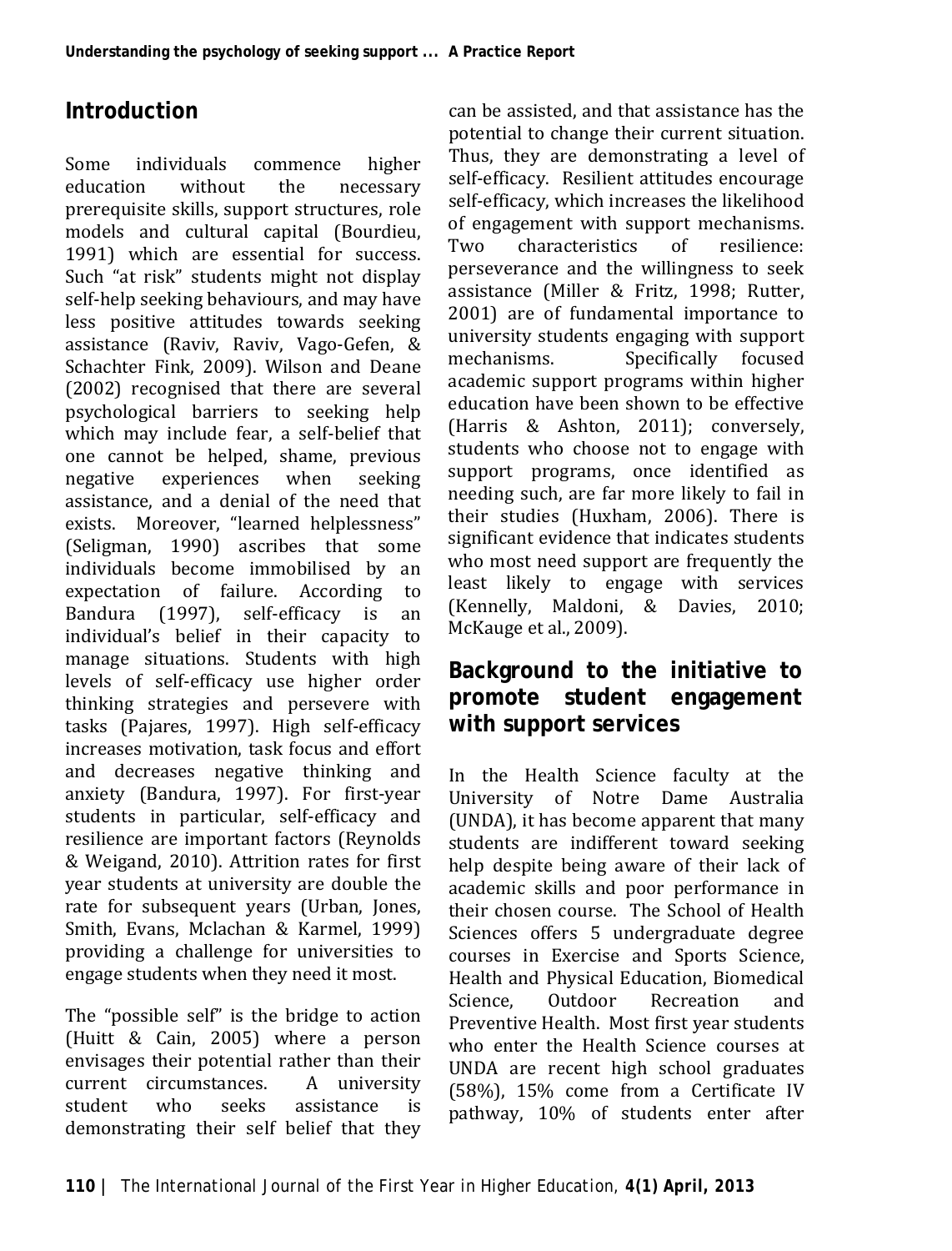completing the University's bridging course, the Tertiary Enabling Program (TEP), 5% are mature age entrants who completed the Special Tertiary Admissions Test (STAT) and 14% come from other pathways, e.g. changing courses, or a change of university.

At the commencement of each semester, all first year undergraduates at UNDA must enrol in a discipline specific core literacy unit that is unique to each faculty, and all undertake a post entrance literacy assessment (PELA) which is administered<br>by the University's centrally-based University's centrally-based Academic Enabling Support Centre (AESC). A key purpose of the test is to alert first year students of their current skill set (related to academic reading and writing) as early in the semester as possible, so that as adult learners, they can take the opportunity to engage with academic support services if necessary. The students receive written and verbal feedback on the PELA test within the first 2-3 weeks of semester. Those students who are below the benchmark scores for reading and/or writing are advised to attend specific workshops. In this Practice Report, we discuss the outcomes of a collaborative effort between academic staff in the School of Health Sciences and AESC to address the issue of non-engagement for those students most in need of academic support. We show that within a 12 month period of<br>introducing a compulsory support compulsory program, there has been a 50% reduction in the fail rate of first year students in a core literacy unit.

The core literacy unit *CO115 Academic Research and Writing for Health Sciences* is designed to provide final students with the essential skills required for all other units of study in their course. In semester one (S1) 2011, 105 students from a total of 165 Health Science students who completed the

PELA test in CO115 were below the benchmark for reading and/or writing and none of these students took up support, despite the courses being free of charge. The lack of voluntary engagement by Health Science students was not an isolated incident as it had been noted for some time by academic staff. To try and break this trend, the School of Health Sciences changed their School regulations at the end of S1 2011 to make attendance at support courses compulsory for any student who was below the benchmark score for reading and/or writing in the PELA test.

### **Outcomes of the Post Entrance Literacy Assessment testing of first year students**

Since the implementation of the new policy, we have noticed a significant improvement in the attendance of students to the support courses over two semesters (Figure 1). Initially, there was some degree of apathy toward having to attend the support courses with  $\sim$ 20% of students who attended by the end of the S2 2011(Figure 1). However, excluding those students who withdrew from university at the end of S2 2011, all of the remaining students went on to complete the required support courses in the following semester. In S1 2012, with staff communicating the consequences more clearly to the new first year students, it was noticed that  $\sim$ 75% of students identified through PELA testing had completed their requisite course by the end of the semester (Figure 1).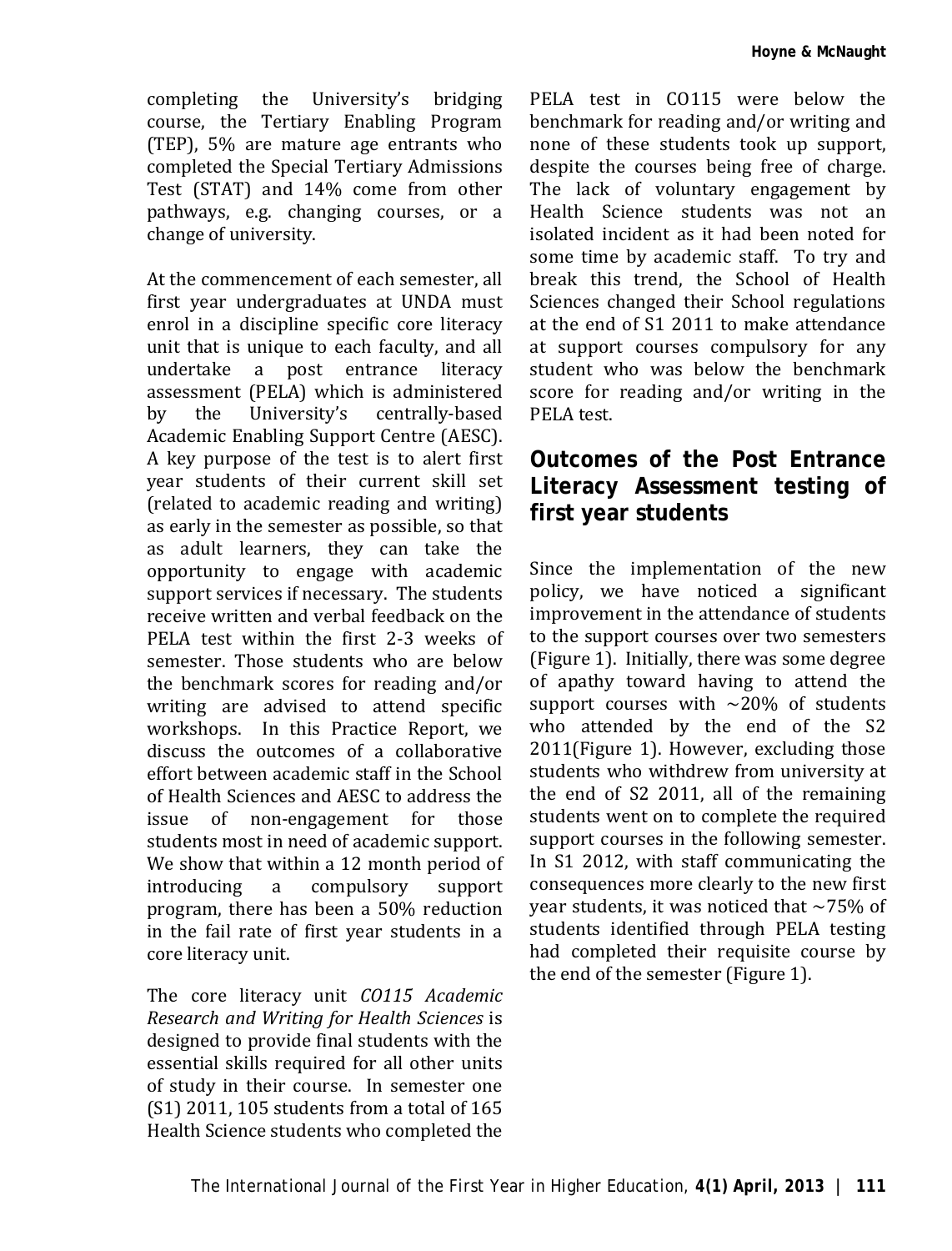

### **Intervention strategy reduced the fail rate in a core literacy unit**

The overall fail rate for the CO115 unit in semester 1 2011 was 12% (22/185) and analysis of the final grades demonstrated that the worst performing students in the class were males. Using a two-tailed *t test*, female students had the higher CO115 average mark in semester one 2011 compared to males (p< 0.007, 95% confidence level, alpha=0.05) with a moderate effect size *d*=0.4 (Figure 2). There were 20% of male students who received a fail grade for CO115 compared to 10% of female students (Figure 2). The fail rate for CO115 for the 105 students who were identified as below the benchmark in PELA was 21% (22/105). None of these 22 students attended the AESC support courses during the semester.

In contrast in S1 2012, 76 students out of 183 who completed the PELA in CO115 were identified as below the benchmark with males being the predominant gender of the "at risk" students (58 % males<br>versus 42% females). At the end of versus 42% females). semester, there were 8/76 (10%) "at risk" students who failed the unit compared to the 21% the previous year before attendance at support courses was made compulsory. This represented a 50% reduction in the fail rate for the core literacy unit for those students who were identified through the PELA testing. In addition, we found that 6/8 (75%) students who failed CO115 in S1 2012 were males, further highlighting that male students are regularly among the poorest performing students each semester.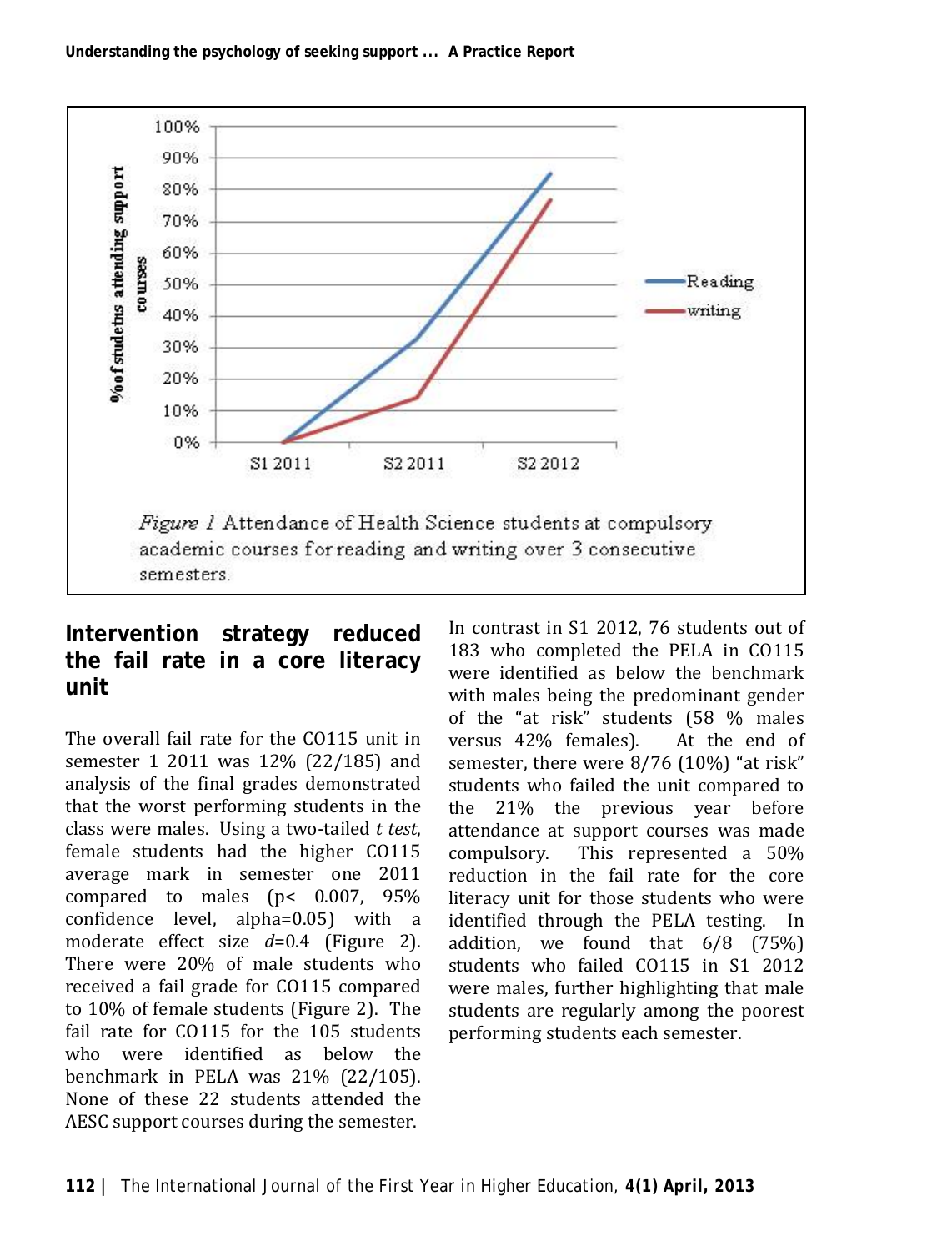#### **Discussion**

In this Practice Report, we have tried to identify the key factors that are responsible for the lack of engagement with support services by Health Science students. We have observed that Health Science students lack a degree of self-awareness in that they either do not accept, or unwilling to accept, that they may have deficiencies in key skills that will limit their academic success at University. Male students appear to be particularly reluctant to seek support and are at a high risk of failing one or more units. By making attendance at support courses compulsory for those "at risk" students, we have seen within the first 12 months, improved engagement by students<br>with support services and a 50% with support services and reduction in the fail rate within the core literacy unit undertaken by Health Science students.

There has been considerable growth in the<br>Health Science degree courses at Health Science degree courses at universities as many students look for careers within the allied Health industry. However, a growing problem is that an increasing number of high school students<br>enter these courses without the enter these courses without the prerequisite knowledge in mathematics and science and have weak literacy skills because they opt to choose easier subjects at school in order to maximise their Tertiary Admissions (ATAR) score to gain entry into university. This attitude is flawed because the students who enter the undergraduate degree courses without the basic skills in literacy and numeracy quickly become overwhelmed by the rate of learning and eventually give up and withdraw, or alternatively, may battle through their first semester and end up failing one or more units. The performance of Health Science students, and their lack of engagement had been an issue for faculty staff, and student

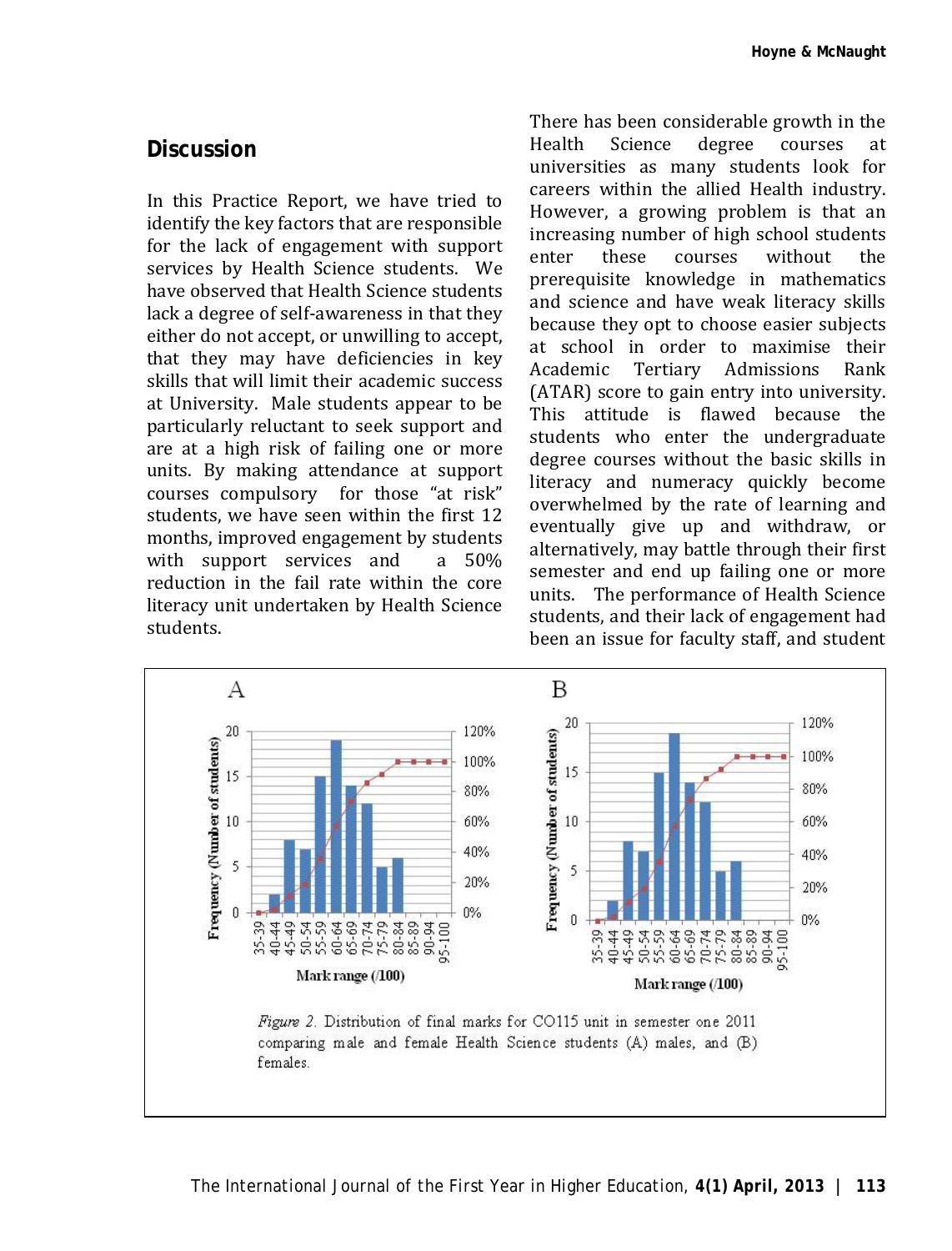attrition had been identified as an issue especially among students from the Certificate IV pathway [\(McNaught & Hoyne,](#page-7-7)  [2011,](#page-7-7) [2012;](#page-7-8) [McNaught & McIntyre, 2011,](#page-8-7)  [2012\)](#page-8-8).

Males were significantly over represented in the attrition from Health Science courses [\(McNaught & McIntyre, 2012\)](#page-8-8) and are recognised as a group less likely to engage in a broad range of personal, health and academic support services [\(Jackson, 2008\)](#page-7-9). Males are also recognised to have lower rates of literacy achievement, and be more likely to have difficulties with reading and writing tasks [\(Love & Hamston, 2004\)](#page-7-10). The lack of maturity of males [\(Martin,](#page-7-11)  [Maclachlan, & Karmel, 2001\)](#page-7-11) and with the resultant likelihood that male course entrants direct from school are operating in an adolescent phase of development is also a concern. These students might still characterised adolescent desire for autonomy [\(Raviv, et](#page-8-0)  [al., 2009\)](#page-8-0) which reduces the likelihood of the engagement in support services through self-advocacy. As revealed in the results of the S1 2011 cohort, the engagement with AESC support courses by Health Science students was non-existent making it impossible to determine if males or females demonstrated different levels of engagement. However, we went on to show that males were overrepresented in the failing students.

Whilst initiatives can be made compulsory there is further concern that such an approach may be counterproductive, and inappropriate at university education. Whilst requiring engagement for first-year students identified 'at risk' is ethically responsible conduct, the need to increase voluntary engagement remains an issue. The evidence demonstrates that Health Science students do not value the importance of academic reading and writing and may not appreciate the importance of academic literacy to course<br>success This may relate to students This may relate to students lacking realistic expectations of the academic rigour within such a course, which deserves further investigation.

Health Science students who do attend compulsorily required courses are noted for their positive engagement within the<br>sessions. Anonymous student feedback Anonymous student feedback remains overwhelmingly positive when large numbers of Health Science students are present in a workshop—there is no evidence to suggest that these students remain resentful to participation once in attendance and negative feedback is non-<br>existent. As reported in this Practice As reported in this Practice Report, we have observed a 50% reduction in the fail rate in the core academic literacy unit within the first twelve months of making attendance at support courses compulsory for "at risk" students. We are waiting to see if these encouraging results are maintained in future semesters. The result reinforces the findings of Harris and Ashton [\(2011\)](#page-7-3) that specifically focused support programs can be beneficial to student outcomes in higher education.

Using the identifiable factors from within<br>the "psychology of seeking support" "psychology of seeking support" domain, the common issues such as fear, denial of need, learned helplessness do not appear to be significant for Health Science<br>students. Anecdotally, when presenting Anecdotally, when presenting this discussion at conferences, there appears to be a general agreement that there are unique characteristics of Health Science entrants that may limit engagement. These include a "sense of playfulness," a boisterousness and exuberance across both genders, and a disconnect between the practical elements of their courses and the more academic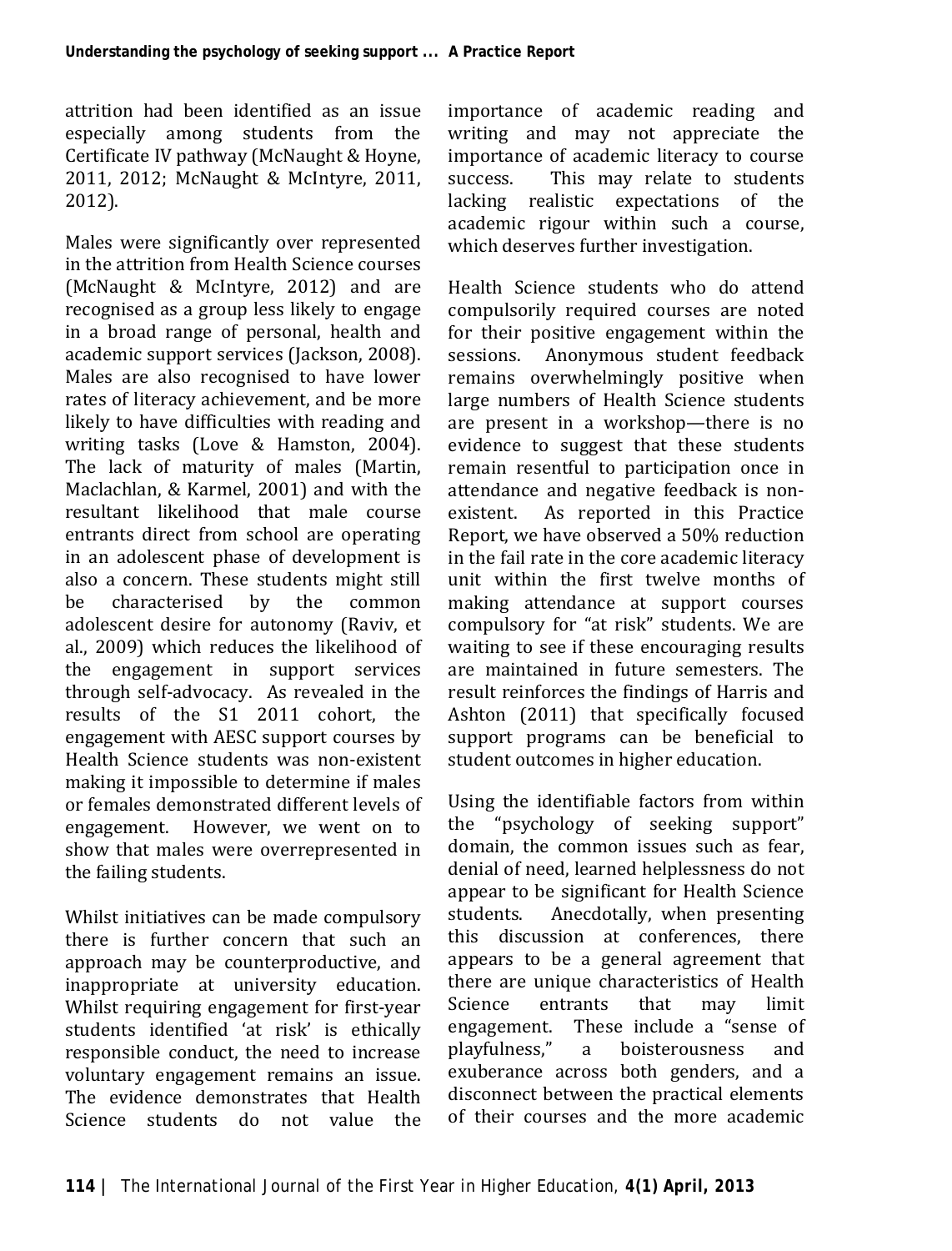demands. The preference for recreational pursuits (e.g. playing sport) rather than<br>recreational reading deserves recreational investigation.

#### **Conclusion**

Negotiating the first year at university poses significant problems for students and educators alike, and as demonstrated here, even the most fervent and dedicated staff members may be unable to get first year students to engage with the support services. Health Science students appear to display some unique characteristics which make them reluctant to voluntarily seek out support services when they need them. This is even despite being blatantly told of their deficiency in certain key<br>academic skills. Tailoring appropriate Tailoring appropriate support courses for first year students can be beneficial for student success as demonstrated here. Making attendance at support courses compulsory, although not optimal to foster self-efficacy, has lead to<br>improved academic performance This improved academic performance. This success can be attributed to the partnerships formed between academic and professional staff at UNDA to improve the retention of first year students.

#### **References**

- <span id="page-7-1"></span>Bandura, A. (1997). *Self-efficacy: The exercise of control*. New York: W. H. Freeman.
- <span id="page-7-0"></span>Bourdieu, P. (1991). *Language and symbolic power*. Cambridge, UK: Polity Press.
- <span id="page-7-3"></span>Harris, A., & Ashton, J. (2011). *Integrating academic and language skills within management units.* Paper presented at the 20th Annual Teaching Learning Forum, "Developing student skills for the next decade." Edith Cowan University, Perth. Retrieved from http://otl.curtin.edu.au/professional\_devel opment/conferences/tlf/tlf2011/refereed/ harris.html
- <span id="page-7-2"></span>Huitt, W., & Cain, S. (2005). An overview of the conative domain. *Educational Psychology Interactive.* Retrieved from [http://www.edpsycinteractive.org/brilstar](http://www.edpsycinteractive.org/brilstar/chapters/conative.pdf) [/chapters/conative.pdf](http://www.edpsycinteractive.org/brilstar/chapters/conative.pdf)
- <span id="page-7-4"></span>Huxham, M. (2006). Extended induction tutorials for "at risk" students. In A. Cook, K. Macintosh & B. Rushton (Eds.), *The STAR (Student Retention*) *Supporting students: Tutorial support.* Coleraine, UK: University of Ulster.
- <span id="page-7-9"></span>Jackson, B. (2008). Increasing male academic achievement. *Forum on Public Policy: A Journal of the Oxford Round Table*. Retrieved from http://forumonpublicpolicy.com/summer0 8papers/archivesummer08/Jackson.barbar a.pdf.
- <span id="page-7-5"></span>Kennelly, R., Maldoni, A., & Davies, D. (2010). A case study: Do discipline-based programmes improve student learning outcomes?<br>International lournal for Educational *International Journal for Integrity, 6*(1), 61-73.
- <span id="page-7-10"></span>Love, K., & Hamston, J. (2004). Committed and reluctant male teenage readers: Beyond bedtime stories. *Journal of Literacy Research, 36*(3), 335-400.
- <span id="page-7-11"></span>Martin, Y., Maclachlan, M., & Karmel, T. (2001). *Undergraduate completion rates – an update*. Canberra, Australia. Retrieved from http://www.dest.gov.au/
- <span id="page-7-6"></span>McKauge, L., Emmerton, L., Bond, J., Steadman, K., Green, W., Sweep, T., & Cole, M. (2009). *An initiative to improve the professional communication skills of first-year pharmacy students*. Paper presented at the 32nd HERDSA Conference, Experience." Darwin, Australia.
- <span id="page-7-7"></span>McNaught, K., & Hoyne, G. (2011). *Mathematics for first year success*. Paper presented at the 14th Pacific Rim First Year in Higher Education Conference, "Design for Student Success." Fremantle, Australia. Retrieved from [http://www.fyhe.com.au/past\\_papers/pap](http://www.fyhe.com.au/past_papers/papers11/FYHE-2011/index.html) [ers11/FYHE-2011/index.html](http://www.fyhe.com.au/past_papers/papers11/FYHE-2011/index.html)
- <span id="page-7-8"></span>McNaught, K., & Hoyne, G. (2012). *Predicting a student's success in Health Sciences based on their academic writing skills.* Paper presented at the 15th Pacific Rim First Year